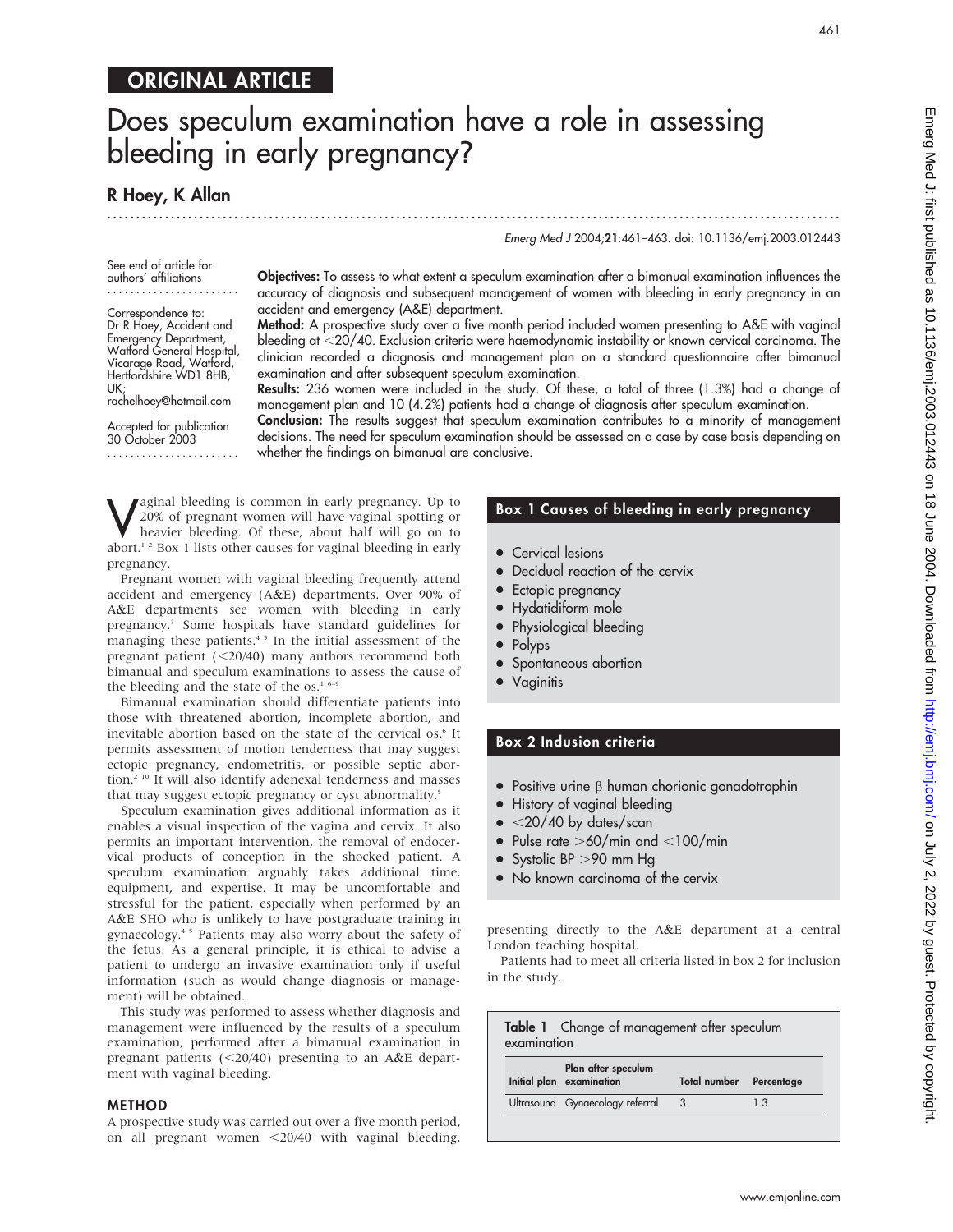| Initial diagnosis   | Diagnosis after speculum examination | Total number | Percentage |
|---------------------|--------------------------------------|--------------|------------|
| Threatened abortion | Inevitable abortion                  |              | 3.0        |
| Missed abortion     | Threatened abortion                  |              | 0.4        |
| Inevitable abortion | Threatened abortion                  |              | 0.4        |
| Unknown diagnosis   | Inevitable                           |              | $0\Delta$  |

Women who were haemodynamically unstable, or with known carcinoma of the cervix were excluded from the study.

The clinician recorded a diagnosis and management plan on a standard questionnaire (for full questionnaire see journal web site, http://www.emjonline.com/supplemental) after completing the bimanual examination and subsequently after speculum examination. The results were analysed to assess whether the diagnosis and management were changed after speculum examination.



- 4. IVF
- 5. Bleeding and products passes
- 6. Abdominal pain
- Shoulder tip pain (implies peritoneal  $7<sub>1</sub>$ irritation)
- 8. Tubal and abnormal surgery